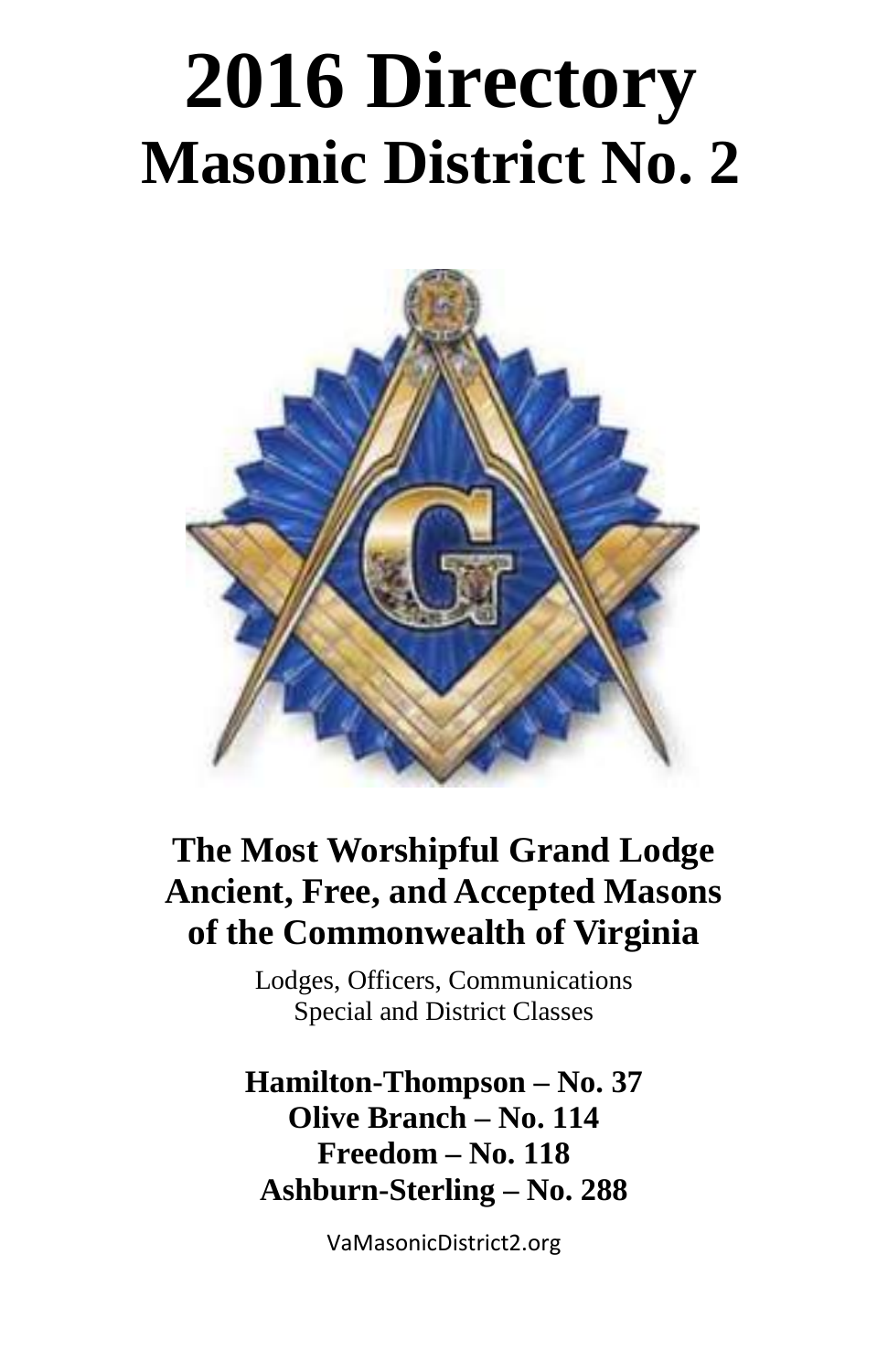## **Grand Lodge of Virginia**



## **2016**



#### **Grand Lodge of Virginia**

A. F. & A. M. 4115 Nine Mile Road Richmond, Virginia 23223-4926 Telephone: 804-222-3110 Toll Free: 800-554-6812 Fax: 804-222-4253 www.grandlodgeofvirginia.org grandsecretary@grandlodgeofvirginia.org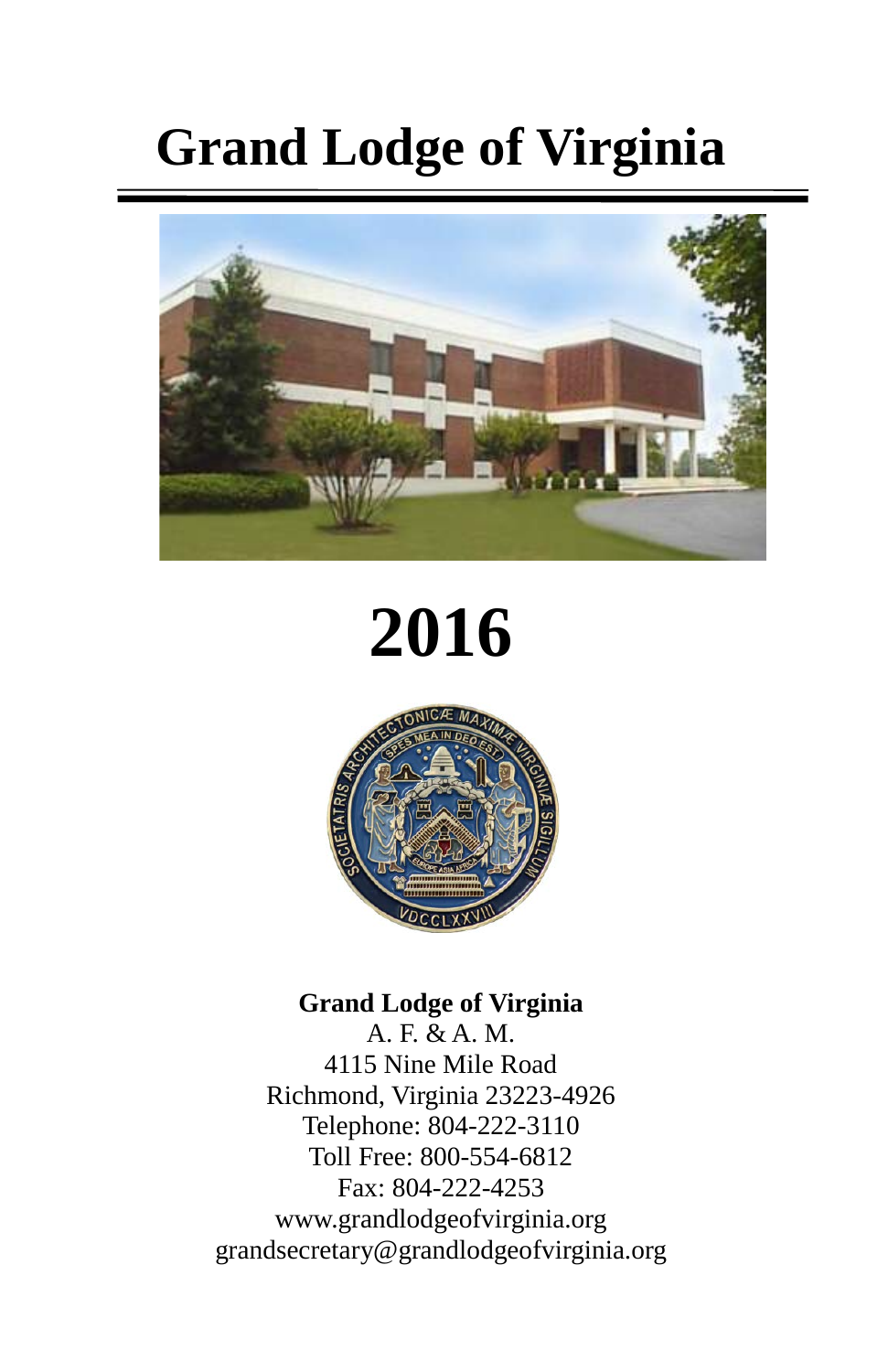#### HISTORY OF THE GRAND LODGE OF VIRGINIA

The Grand Lodge of Virginia was established on October 30, 1778. There were nine (9) chartered Lodges known to have been invited to participate in the organization of the Most Worshipful Grand Lodge, A.F. & A.M., of the Commonwealth of Virginia.

How long these Lodges have been functioning has not been definitely established. They had been chartered by the Grand Lodges of Scotland, England and Ireland. That Masonry almost certainly was operating in Virginia prior to the establishment of any chartered Lodge seems very probable, though documentary proof is wanting. In this English colony, it is very probable that there were some Lodges operating under the law of "immemorial custom," in which case a charter was not deemed necessary, or if desired, required long periods of time to clear through the Grand Lodge channels of the Mother country.

The nine Lodges and their locations were **Norfolk**, at Norfolk; **Port Royal** in Caroline County; **Blandford** at Petersburg; **Fredericksburg** at Fredericksburg; **Saint Tammany** at Hampton; **Williamsburg** at Williamsburg; **Botetourt** at Gloucester Courthouse; **Cabin Point** in Prince George County, and **Yorktown** at Yorktown.

Three other Lodges were located in Colonial Virginia but apparently took no part in the organization of the Grand Lodge. These were **Tappahannock Hobb's Hole** at Tappahannock; **Winchester Hiram** at Winchester; and **Falmouth Kilwinning** at Falmouth. Responding to a proposition from Williamsburg Lodge suggesting that the officers of the said Lodges, or their deputies, meet in Williamsburg, for the purpose of choosing a Grand Master for the State of Virginia, delegates from Norfolk, Port Royal, Blandford, and Cabin Point met in Williamsburg on May 6, 1777. Matthew Phripp, of Norfolk, was elected President of the meeting, and James Kemp, of Port Royal, Secretary.

It was the unanimous opinion of the convention that a Grand Master ought to be chosen to preside over the Craft in Virginia. A committee was appointed to prepare a statement giving the reasons for such action. This committee reported on May 13, 1777. The report of the committee cited the fact that the then chartered Lodges had been established under five distinct and separate authorities, viz: The Grand Masters of England, Scotland, Ireland, Pennsylvania and America (the last at second hand); that little benefit could be derived from a Grand Master appointed by foreign authority; that recourse to a "Grand Lodge beyond the sea" was almost impossible, hence a Grand Lodge at home was a matter of necessity; that the Mother Grand Lodges claimed the right to elect their officers distinct and separate from any foreign power whatever, and that therefore they were privileged to claim the same right—a right that Masons in all time had enjoyed.

The contents of the report were sent to each chartered Lodge in the State, with a request that delegates be sent to a convention to be held in Williamsburg, June 23, 1777, at 10:00 o'clock A.M., for the purpose of electing a Grand Master.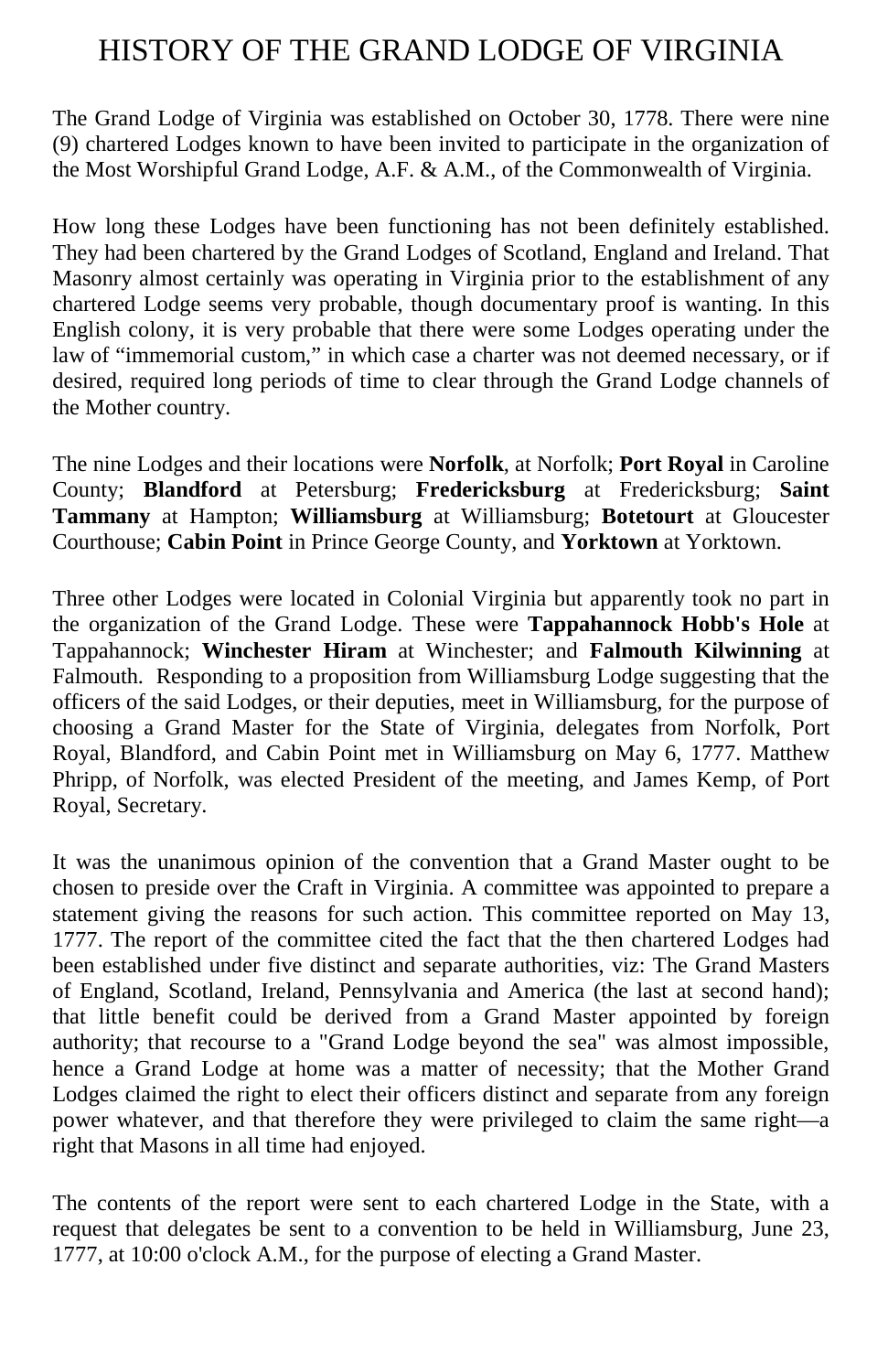Pursuant to adjournment, delegates from five Lodges, viz: Blandford, Port Royal, Fredericksburg, Williamsburg, and Cabin Point, met at Williamsburg on June 23, 1777. It was unanimously agreed that the election of Grand Master was essential "to the prosperity and dignity of Masonry."

It was suggested that the several chartered Lodges contact their respective Grand Masters in the Mother country and solicit the appointment of some worthy Mason resident within the State of Virginia as Grand Master thereof, and that the authority of the several Grand Lodges of England, Scotland, and Ireland, be thus united in one and the same person. It was further recommended that His Excellency, General George Washington, was a proper person to fill the office of Grand Master. However, if the individual Lodges should prefer some other person, they were to notify Williamsburg Lodge. If no selections had been made by June 1, 1778, a convention, to be called by the Master of Williamsburg Lodge, should proceed to elect a Grand Master.

Right Worshipful James Mercer, President of the Convention, called the convention as hereinafter provided, for the 13th day of October, 1778. The meeting was held agreeably to the call. Blandford, Williamsburg, Botetourt and Cabin Point sent delegates. Robert Andrews of Williamsburg Lodge, was named Master of the Convention. After its organization, the convention proceeded to the election of a Grand Master. Right Worshipful Warner Lewis, Past Master of Botetourt Lodge, was named, but declined to accept. Right Worshipful John Blair, Jr., Past Master of Williamsburg Lodge, was then unanimously elected the first Grand Master of Masons in the Commonwealth of Virginia, was pleaded to accept the office. Thus was created, "according to prescription and usage, as adopted in London, in 1717, by and through the Representative System, as practiced on that occasion and adopted by constitutional provisions as binding for all time—the first Grand Lodge was thus constituted in America" (Quote is from John Dove).

The installation of Grand Lodge Officers occurred on October 30, 1778, at which time there was a good attendance of Brethren from the several Subordinate Lodges. After his installation, Most Worshipful Brother Blair was pleased to appoint the following Grand Officers: Right Worshipful Rev. Robert Andrews, Deputy Grand Master; Dr. James Taylor, Senior Grand Warden; James M. Fontaine, Junior Grand Warden; Dr. John Minson Galt, Grand Treasurer; Duncan Rose, Grand Secretary; the Rev. James Madison, Grand Chaplain; Matthew Anderson, Grand Sword Bearer, and William Urie, Grand Tiler. So began the glorious history of Masonry in Virginia.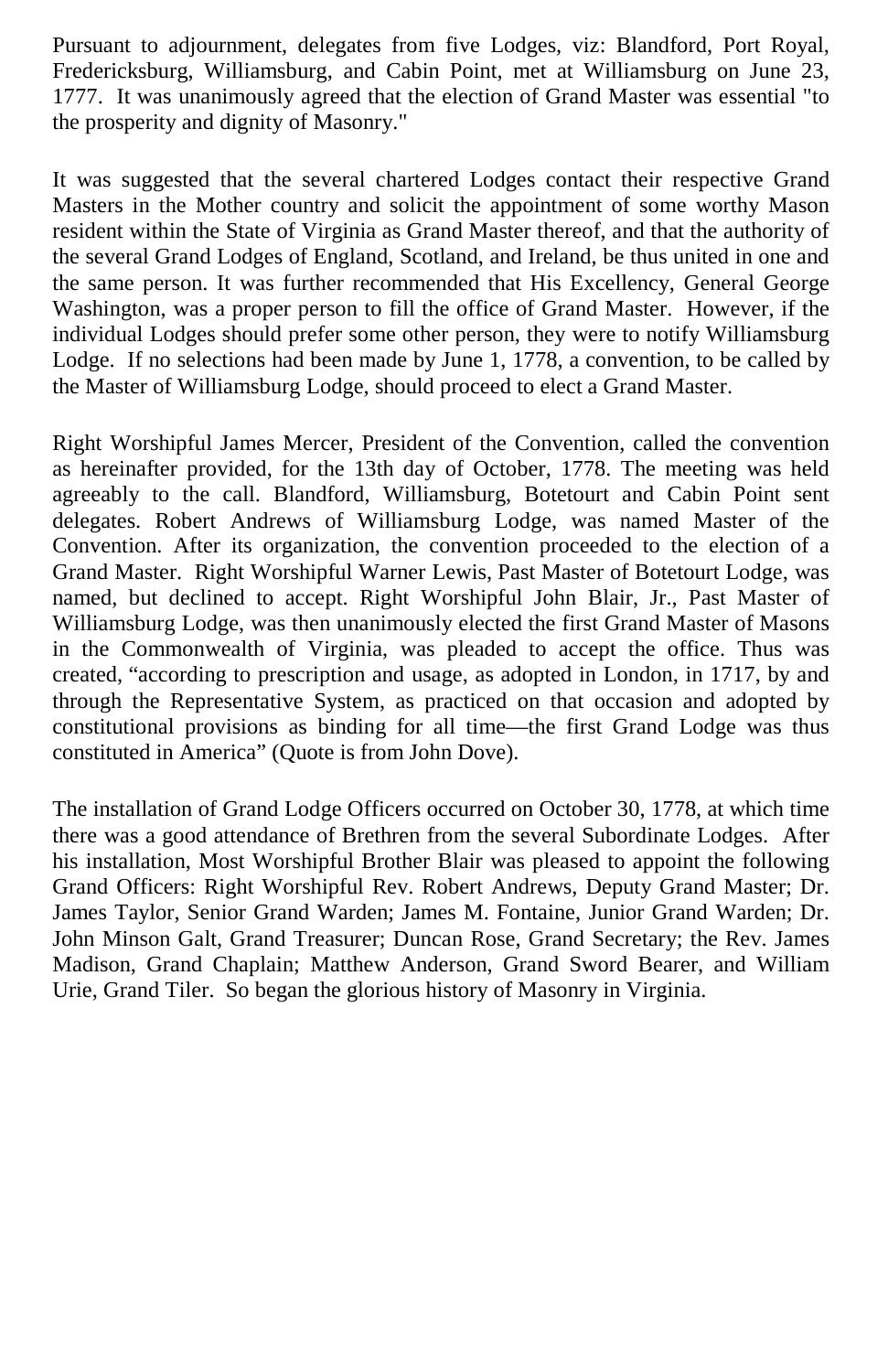## Most Worshipful James Edward Litten

#### 171st Grand Master of Masons in Virginia

2015 - 2016



It is my great privilege and honor to serve as the 171st Grand Master of Masons in Virginia in the 238th year of our Grand Lodge. In that role, I welcome you to our website.

Good men are attracted to Freemasonry in their search for enlightenment and to become better men. Masons believe in a God, religious tolerance, freedom and equality. We teach and practice temperance, fortitude, prudence and justice. We express our brotherly love and respect for each other and practice charity. Masonic charity extends not just to members of our Fraternity and their families, but to all mankind. We take seriously our duties to our God, our country, our neighbors, and our Fraternity. The charity of Masons and appendant groups composed of Masons is well-known worldwide.

Freemasons are great supporters of young people, recognizing the rare and precious opportunity given to responsible adults to attempt to lead, guide, and mentor them in paths of good citizenship. This Grand Lodge and Masonic Lodges in Virginia and elsewhere give vast numbers of scholarships to deserving students. There are also character-building and leadership organizations for young people that are sponsored and supported by Masons. We hope to assist and support these young people in ways that will benefit everyone's future.

Although much of our ritual has a scriptural basis, we are a Fraternity, not a religion. Our symbols and teachings are largely based on the operative art of ancient stone masons, who worked in quarries and used hand tools and knowledge they had earned to build cathedrals and other magnificent works of architecture. Even the term "Worshipful" used as part of the title of the Master does not reference a religious characteristic. It is a remnant of our long history, documented in writing from the early 1700s in England when "your worship" was an honorary title of respect.

We pride ourselves on doing what is right, treating others as we ourselves would like to be treated, and striving for excellence in all we say and do. An added benefit is that we can travel in this country and around the world, and in almost every place we can be with a Brother in Freemasonry. That is the "Free" part of Freemasonry: free to travel among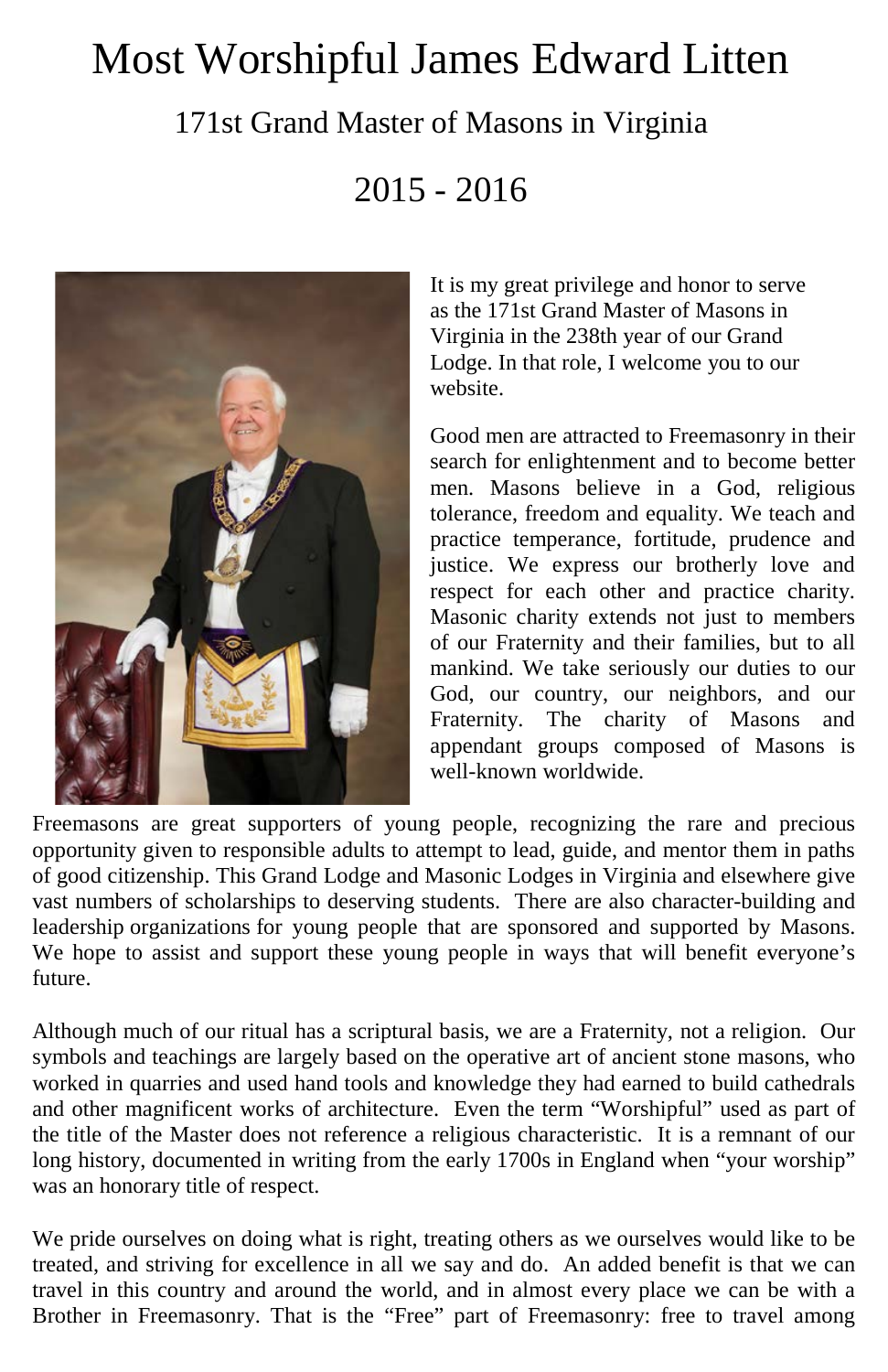Masons and to practice our –now symbolic- craft as did Masons of the past after they had completed their apprenticeships and other training.

You also are "free" to roam the pages of our website. Find the Lodge in Virginia nearest to your home and learn who to contact there. Learn about our Grand Lodge Officers and programs, the things we do as a Fraternity, our publications and some of the benefits of being a Mason in the Commonwealth of Virginia. We are delighted to offer you more information about our gentle Craft.

You can contact the Grand Master through the Grand Secretary.

Most Worshipful James Edward Litten was born in New Market, Virginia, on April 17, 1940. He graduated from Mount Jackson High School in 1958 and later attended the American Disc Jockey School in Norfolk, Virginia. From 1962 to 1969, Brother Litten was employed in radio communication, working in Virginia, Pennsylvania and Texas. He owned and operated Community Broadcasting, Inc. in Stuart, Virginia, from 1969 until 1986. Since 1986, he has been in the real estate business; and from 1989 until the present, owns and operates Jim Litten Real Estate, LLC, as broker.

Brother Litten was made a Master Mason in Mountain Home Lodge No. 263 on September 25, 1987. He is a Life Member in Perpetuity and served as its Worshipful Master in 1992 and 2007 and as Secretary from 2011 to 2014. He was District Deputy Grand Master in Masonic District No. 39 in 2004. He was the Administrative Assistant to the Grand Master in 1997 and Grand Pursuivant in 2001. He served on the Grand Lodge Committee on Unfinished Business and is the Grand Representative to the Grand Lodge of Ohio, near Virginia. He was elected Grand Senior Deacon in November 2011 and was elected to the Office of Grand Master on November 7, 2015.

Brother Litten is a Life Member in Perpetuity and Honorary member of Pound Lodge No. 59 and holds honorary membership in Piedmont Lodge No. 152 and Rocky Mount Lodge No. 201. He is a member of the Valley of Danville, Ancient and Accepted Scottish Rite and was invested Knight Commander Court of Honour in 2003 and coroneted a 33° Inspector General Honorary in 2007. He is a member of Lynchburg Royal Arch Chapter No. 10, Kazim Shrine Center and Martinsville Chapter No. 66, Order of the Eastern Star. He was a recipient of the Outstanding Worshipful Master Award in 1992 - 93. Brother Litten is a recipient of the John Blair, Jr. Service Medal from the Grand Lodge of Virginia in 2001 and the Legion of Honor from the International Order of DeMolay. Brother Litten has been recognized by the Daughters of the American Revolution with their Award of Excellence.

Brother Litten has also been very active in the community. Within Patrick County, he is a Past President of the Unit of the American Heart Association, Patrick County Jaycees, and Charter President of the Patrick County High School Band Boosters Club. He is a Life Member in the Virginia Jaycees and Past President of the Life Membership Council, a Jaycee International Senator, and United States Jaycee Ambassador. He has been recognized by the Stuart Rotary Club and Virginia Jaycees as a recipient of the Distinguished Service Award and by Epsilon Sigma Phi, the National Honorary Extension Fraternity, Virginia Tech, as a recipient of the Outstanding Public Service Award. He was recognized by the Board of Supervisors in 1977 and 1984 when the Board proclaimed "Jim Litten Day" in Patrick County. He is an honorary member of the Patrick County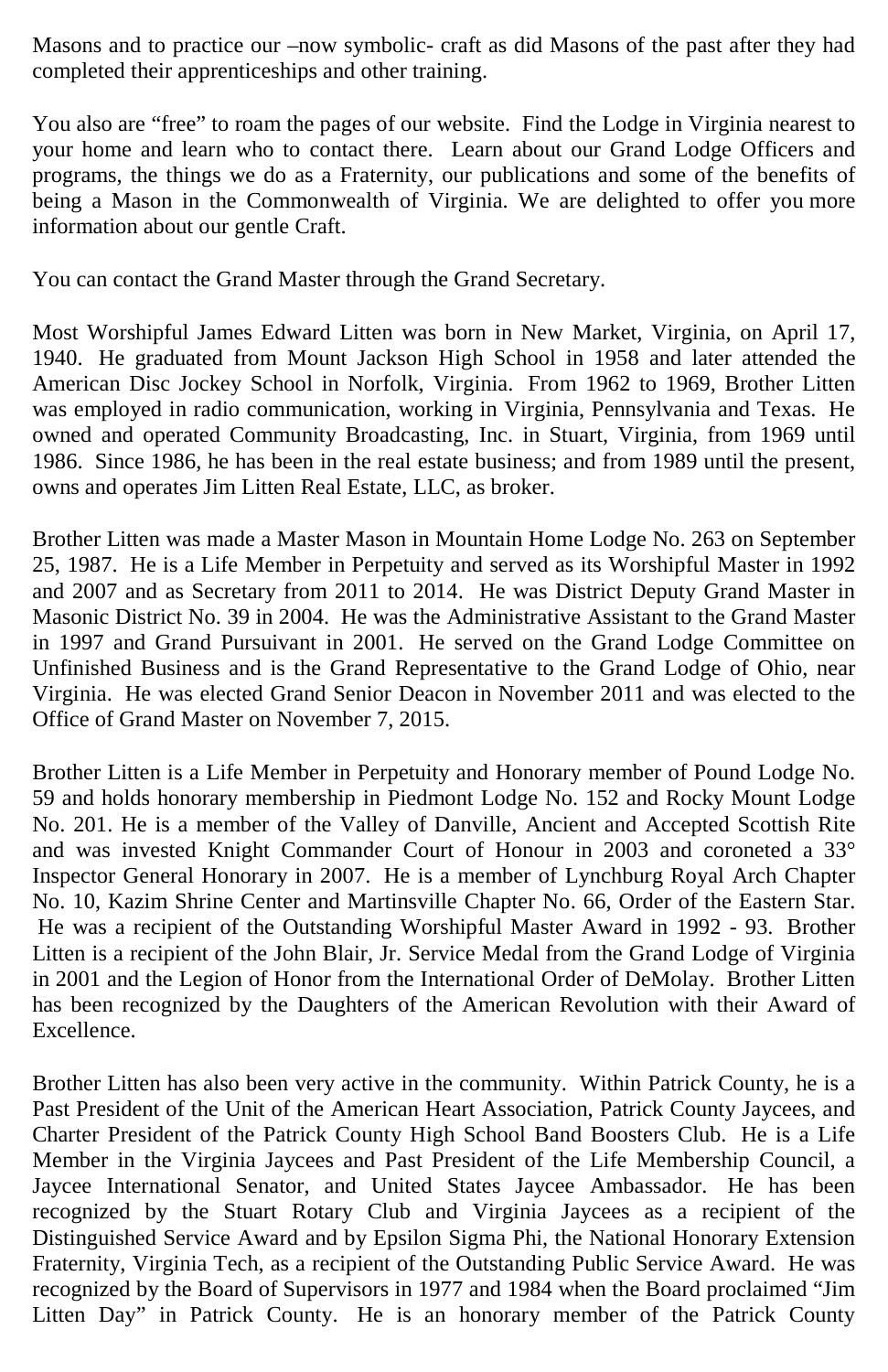Agricultural Fair Association, Stuart Lions Club, the Stuart Rotary Club, and several fire departments and rescue squads. He is a former board member of the Patrick County Chamber of Commerce, the R. J. Reynolds-Patrick County Memorial Hospital, and served on the Town of Stuart's Centennial Committee, and fundraising committees for the American Heart Association, Juvenile Diabetes Foundation, and Patrick County Public Library. He is an active member of Stuart Baptist Church, where he has served as Deacon and on the Pastor Search, Pulpit, Long Range Planning, and Apple Butter Committees.

Brother Litten is married to the former Ann Crocker of Smithfield, Virginia, and they have two daughters, Cynthia Holt and her husband, Roland; and Denise Stirewalt and her husband, Gene; four grandchildren; three step-grandchildren; and one step-greatgrandchild.

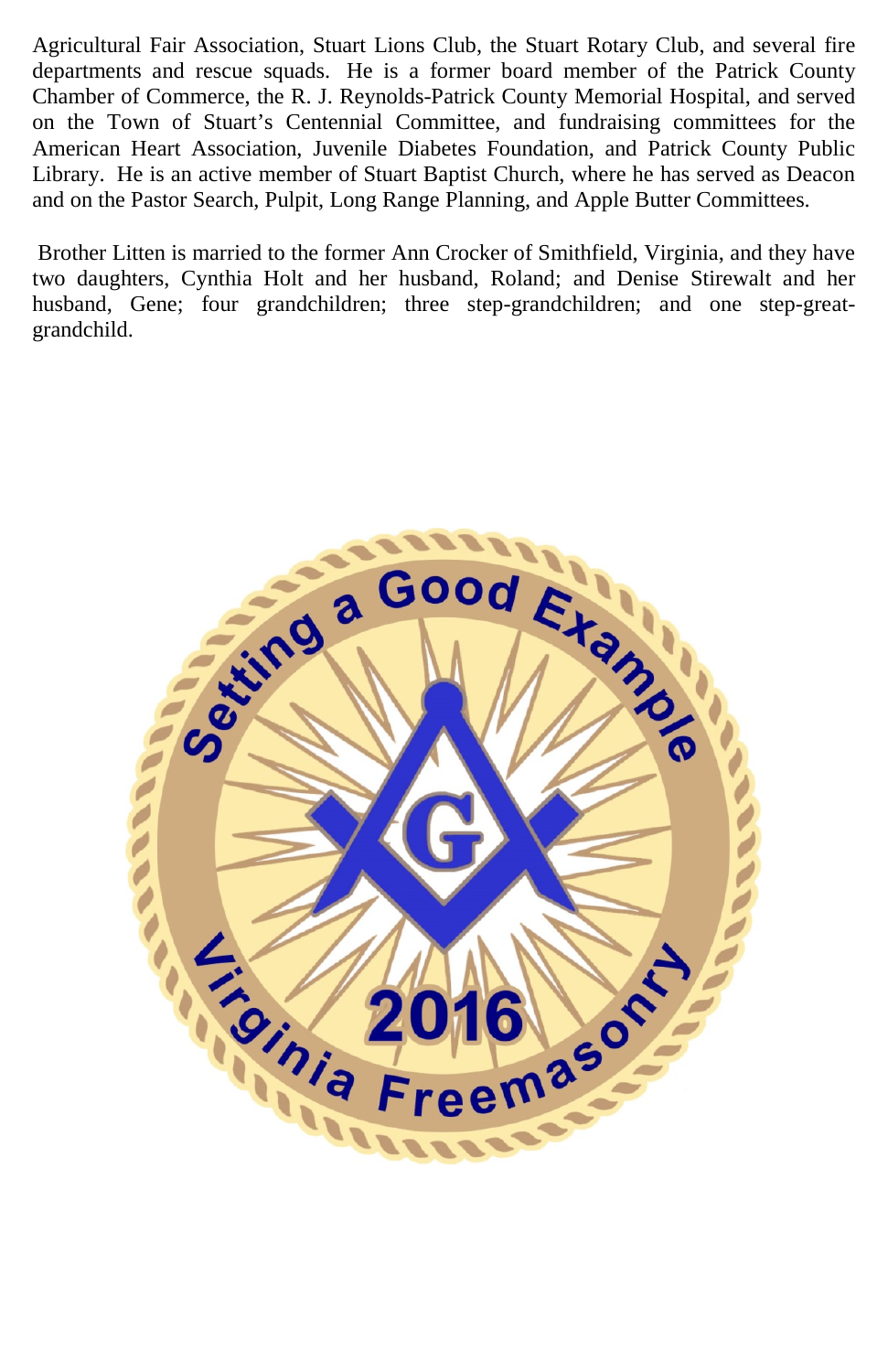

### **District Deputy Grand Master**

Right Worshipful Philip Brooks

405 Greear Place Herndon, VA 20170

BrooksPJBE@aol.com 703-909-5532 (c) 703-707-8150 (h)

### **2016 Masonic District 2 Team**

#### **District Officer Name E-Mail**

District Instructor of Work Christopher Thompson CThomp7120@aol.com District Educational Officer Kevin Harp Kevin Harp Kevin Harp1@gmail.com District Masonic Home Ambassador Ray Mauk [Ray@RayMauk.net](mailto:Ray@RayMauk.net) District Blood Coordinator James Ashby Cromer FireDoc9905@aol.com District Membership Coordinator Gregg Schwarz ScouterGS@aol.com District Lodge Services Representative Thomas W. Brierton TBrierton@verizon.net

Roy Harris McGarrah, Jr.

#### **2016 District 2 Worshipful Masters**

Hamilton-Thompson No. 37 David Marsh cavemacchiato@yahoo.com

Olive Branch No. 114 Robert Worthington worthington.rob@gmail.com<br>Freedom No. 118 J. David King idavidking@hotmail.com J. David King jdavidking@hotmail.com Ashburn-Sterling No. 288 Raymon Bacchus Worshipful.Master@ashburnsterling288.org

#### **District Deputy Grand Master's Official Visits**

Olive Branch No. 114 Monday February 1, 2015 Freedom No. 118 Friday February 5, 2015 Ashburn-Sterling No. 288 Tuesday February 9, 2015

Hamilton-Thompson No. 37 Thursday February 18, 2015

#### **Grand Master's Official Visit March 19, 2016 Time: 6 PM**

Creek's Edge Winery 41255 Annas Lane Lovettsville, VA 20180

creeksedgewinery.com

This is an open event with limited seating. See DDGM or Worshipful Master for tickets - \$25 each. Catered by Market Table Bistro. Entertainment by The Naked Mountain Boys.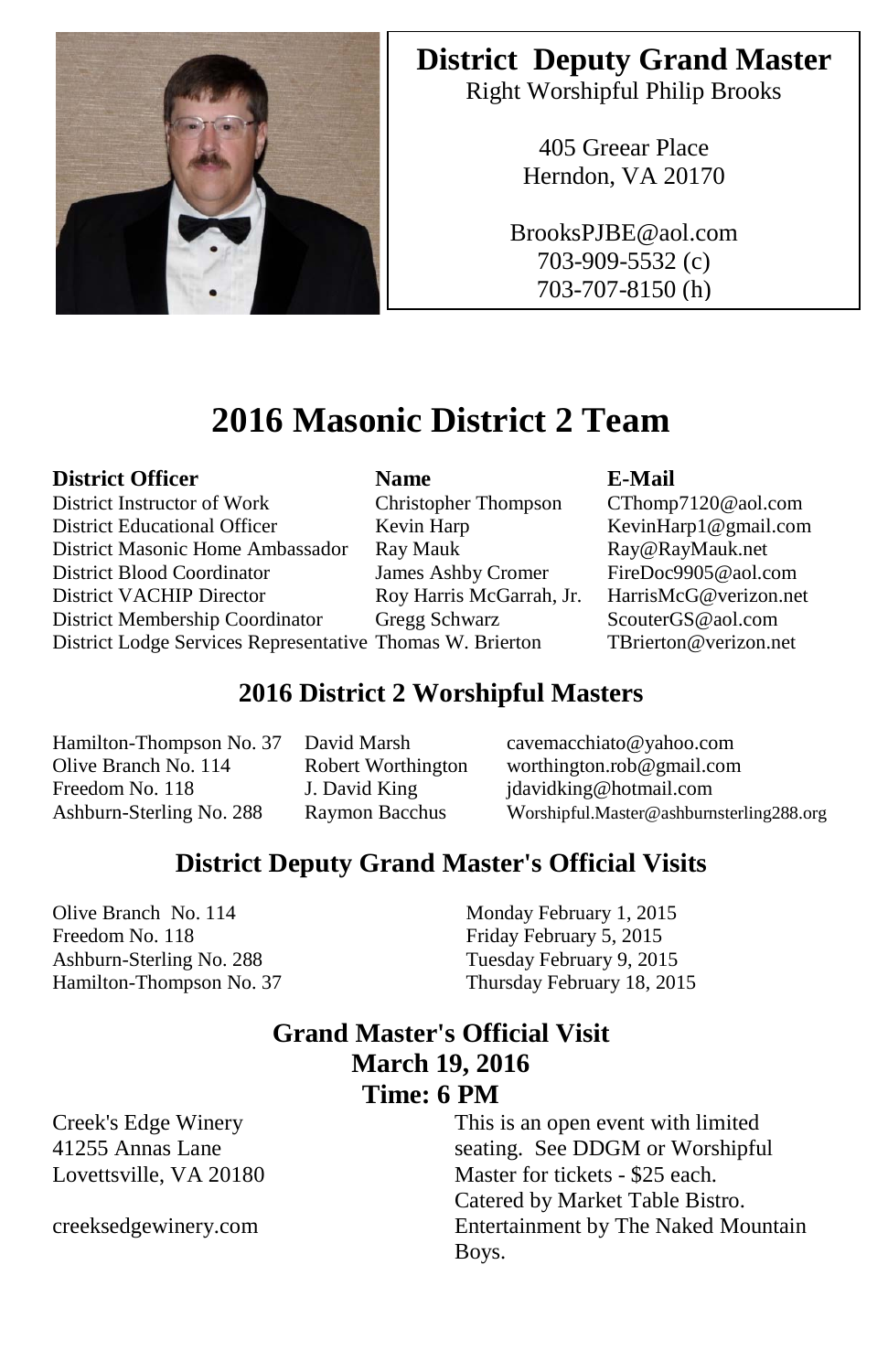## **Hamilton-Thompson Lodge No. 37**



#### 320 West Main Street Purcellville, Virginia

Stated Communication 3rd Thursday, 7:30 PM Jan-Nov Dec - 1st Thursday. Dinner at 6:30 PM

www.hamiltonthompson37.org admin@HamiltonThompson37.org PO Box 884, Purcellville, Virginia 20134

#### **2016 Officers**

#### Worshipful Master David Marsh

16477 Hillsboro Rd Purcellville, VA 20132 Treasurer Bob Gardner, PM regardner1@aol.com Secretary Jim Cromer, PDDGM firedoc9905@aol.com Senior Steward Larry Brissing From the Secondary Professor of the Larry Brissing (Secondary Professor of the M<br>
Chuck Shotton Chuck Chuck Chuck Chuck Chuck Chuck Chuck Chuck Chuck Chuck Chuck Chuck Chuck Chuck Chuck Chuck

cavemacchiato@yahoo.com 202-276-2684

Senior Warden Mike Cox michael.cox@loudoun.gov Jason Wolfe *jason.wolfe@burgessniple.com*<br>
Bob Gardner. PM regardner1@aol.com ed.ziemba@loudoun.gov Junior Deacon Jeff Ebersole jpmebbie@verizon.net Chaplain Tommy Chapman gtchapman66@aol.com Chuck@shotton.com Tiler George Haas cydonia@rstarmail.com

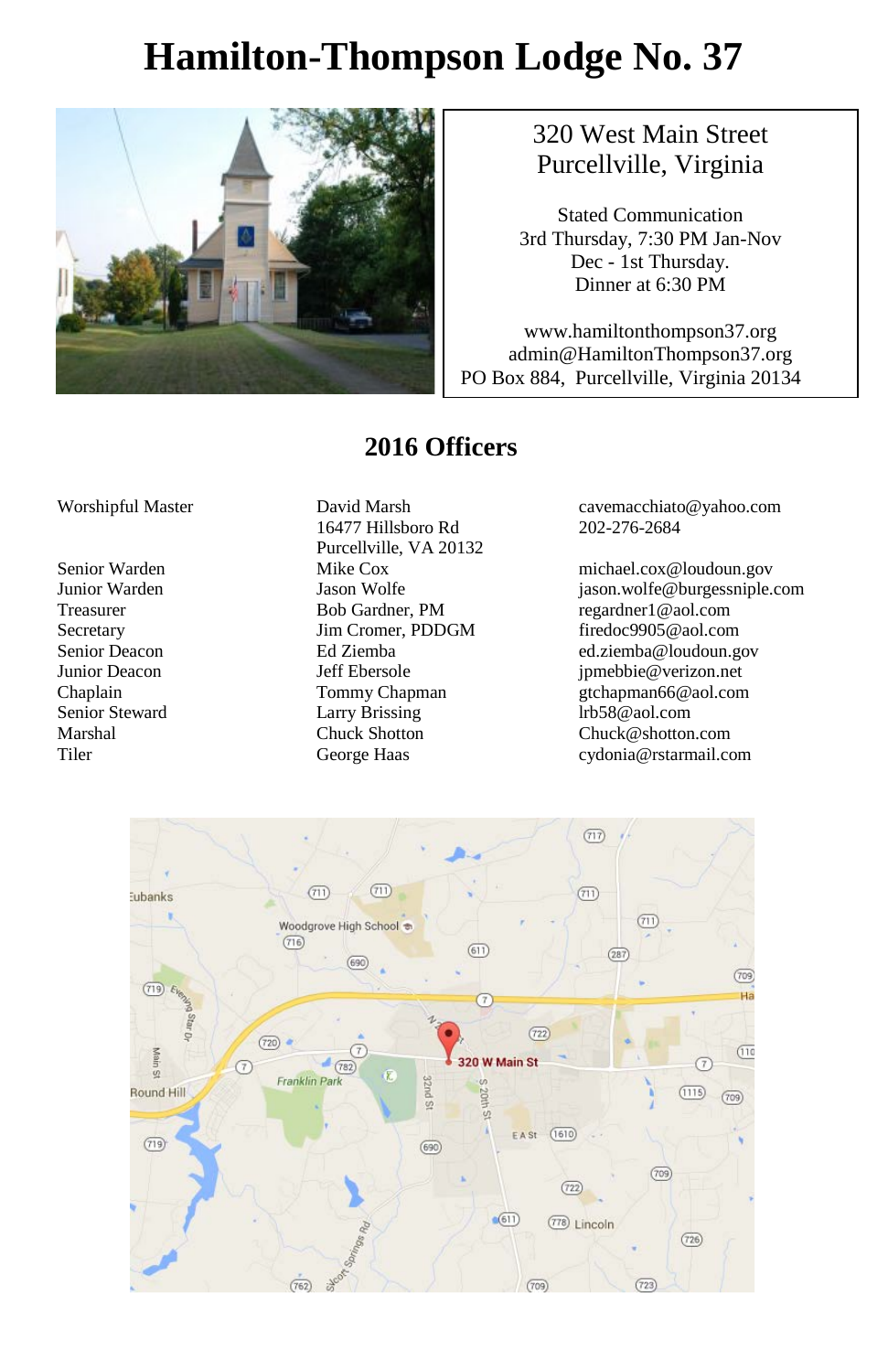## **Olive Branch Lodge No. 114**



#### 108 Cornwall Street NE Leesburg, Virginia

Stated Communication 1st Monday at 8:00 PM of each month. Dinner at 7:00 PM

> INFO@OliveBranch114.org www.olivebranch114.org

#### **2016 Officers**

Worshipful Master Robert Worthington 3647 Beech Down Dr. Chantilly, VA 20151

Chaplain **Alan "Odie" Case** [ajmcase3@aol.com](mailto:ajmcase3@aol.com)<br>
Senior Steward Charles Reagan Charles Reagan Marshal Ted Miller [tedmtime@earthlink.net](mailto:tedmtime@earthlink.net)<br>Tiler Donald Walker Donald Walker

WM@OliveBranch114.org (757) 751-7321

Senior Warden Doug Snell SW@OliveBranch114.org (703) 477-4745 Junior Warden Chris Hott JW@OliveBranch114.org (703) 999-0563 Treasurer Harry Householder Tres@OliveBranch114.org (703) 627-2420 Secretary Clint Good Sec@OliveBranch114.org (703) 283-0911 Senior Deacon Mark Cummings SD@OliveBranch114.org (504) 577-6181 Junior Deacon Brent George JD@OliveBranch114.org (703) 401-2282

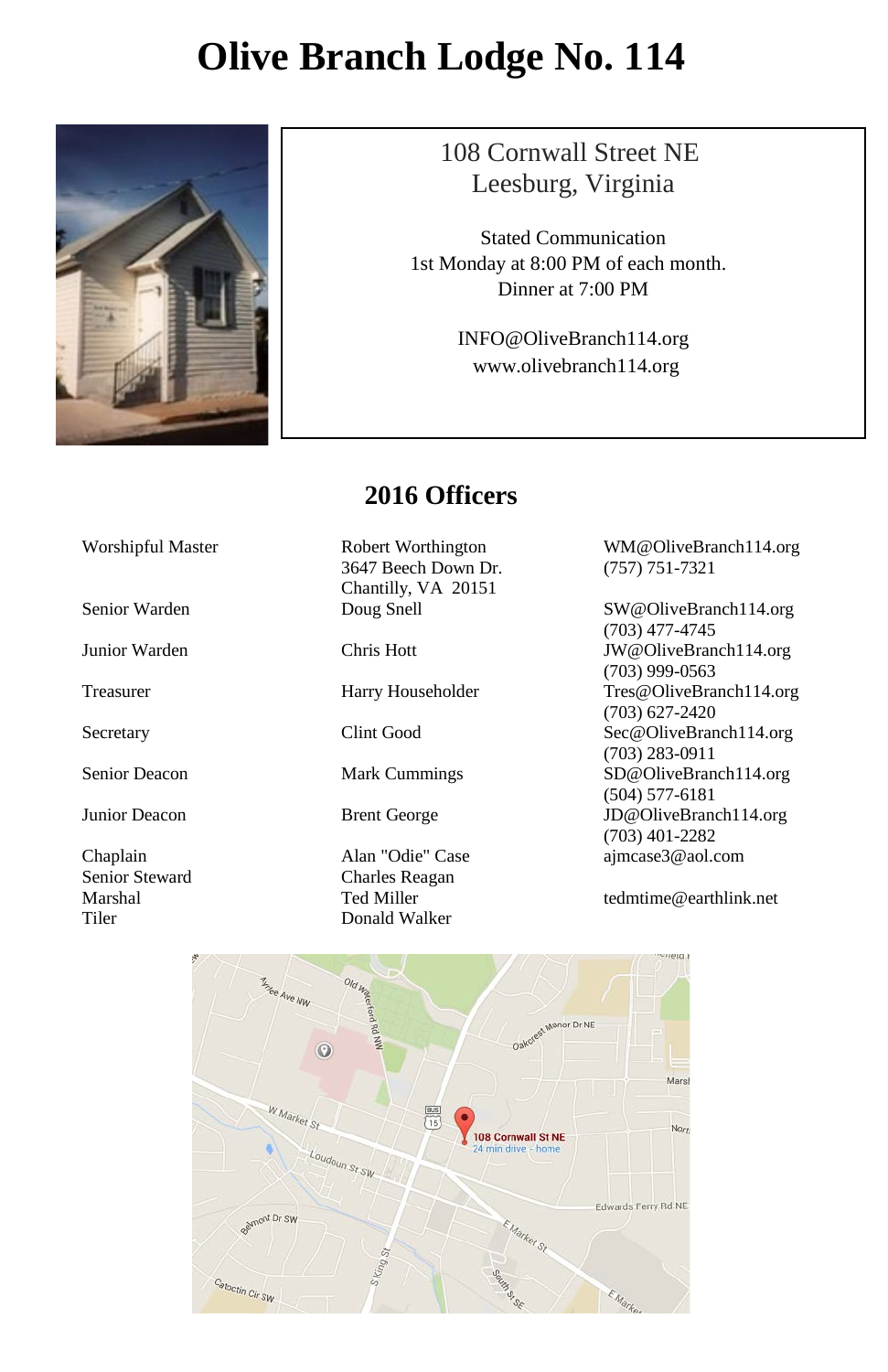## **Freedom Lodge No. 118**



28 East Broad Way Lovettsville, Virginia

**PostalMail** P.O. Box 293 Lovettsville, VA 20180

FreedomLodge118@gmail.com www.FreedomLodge118.org

Stated Communication 1st Friday at 8:00 PM of each month. ֺ֝

#### **2016 Officers**

Worshipful Master J. David King

20355 Snowpoint Place Ashburn, VA 20147 Senior Warden Charles George Dewey Wyant<br>
Junior Warden Lionel Wesley Hirschhorn Jr. Westhirschhorn @gmail.com Junior Warden Lionel Wesley Hirschhorn Jr. Treasurer George Leroy Facer and the end of the geofacnow exahoo.com<br>Secretary George M. Shoemaker Jr. PDDGM fastblackcaddy@gmail.com Secretary George M. Shoemaker Jr. PDDGM Senior Deacon Mark Edward Shapiro [mark@markshapiro.info](mailto:mark@markshapiro.info) Junior Deacon **Mark Joshua Canter** meanter meanter **meanter** when the mass of the mass of the mass of the mass of the mass of the mass of the mass of the mass of the mass of the mass of the mass of the mass of the mass of Chaplain Walter Ray Mauk [ray@raymauk.net](mailto:ray@raymauk.net) Senior Steward Bradley Cameron Westerman <br>
Innior Steward Mariano D'Aguiar Mariano D'Aguiar mariano daguiar@gmail.com Mariano D'Aguiar mariano.daguiar mariano.daguiar mariano.daguiar mariano.daguiar mariano.daguiar mariano.daguiar mariano.daguiar mariano.daguiar mariano.daguiar mariano.daguiar mariano.daguiar mariano.daguiar mariano.dagui Marshal David Scott Kirk [kirkinzie@verizon.net](mailto:kirkinzie@verizon.net) Tiler Lester Conley Bond [dickbond@rocketmail.com](mailto:dickbond@rocketmail.com)

[jdavidking@hotmail.com](mailto:jdavidking@hotmail.com) (703) 509-4905

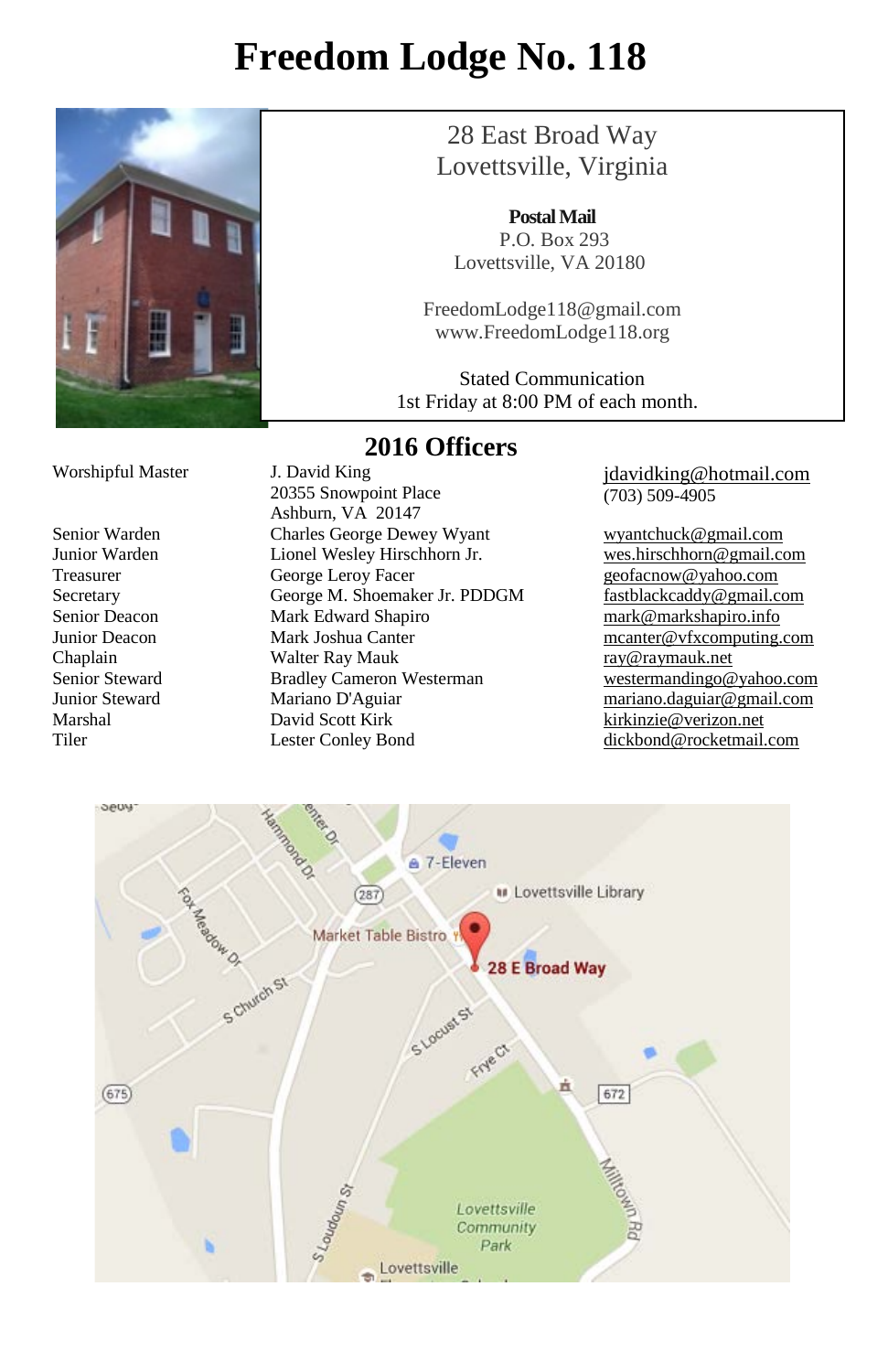## **Ashburn-Sterling Lodge No. 288**



#### 43881 Waxpool Road, Ashburn, VA

Stated Communication 2<sup>nd</sup> Tuesday @ 7:30 PM Dinner @ 6:30 PM

info@AshburnSterling288.org www.AshburnSterling288.org

#### **2016 Officers**

6009 Raina Drive (703) 899-8590 Centreville, VA 20120 Tiler Douglas Randall Mason tiler@ashburnsterling288.org

Worshipful Master Raymon Walter Bacchus worshipful.master@ashburnsterling288.org

Senior Warden Martin Zdzislaw Gruszka senior.warden@ashburnsterling288.org Junior Warden Jeffrey Lynn Sparrow junior.warden@ashburnsterling288.org Secretary Jason Daniel Matchett, PM secretary@ashburnsterling288.org Treasurer Jeffrey John Schwarz treasurer@ashburnsterling288.org Senior Deacon Jason Edward Tayloe senior.deacon@ashburnsterling288.org Junior Deacon David Lee Stoneburner junior.deacon@ashburnsterling288.org Chaplain Michael Anthony Washington chaplain@ashburnsterling288.org Senior Steward Bret Mikal Thomas senior.steward@ashburnsterling288.org Junior Steward Joel Alexander "Skip" Chapman junior.steward@ashburnsterling288.org Marshal Sean Francis McRee marshal@ashburnsterling288.org Musician Bruce Alan Lillegard musician@ashburnsterling288.org

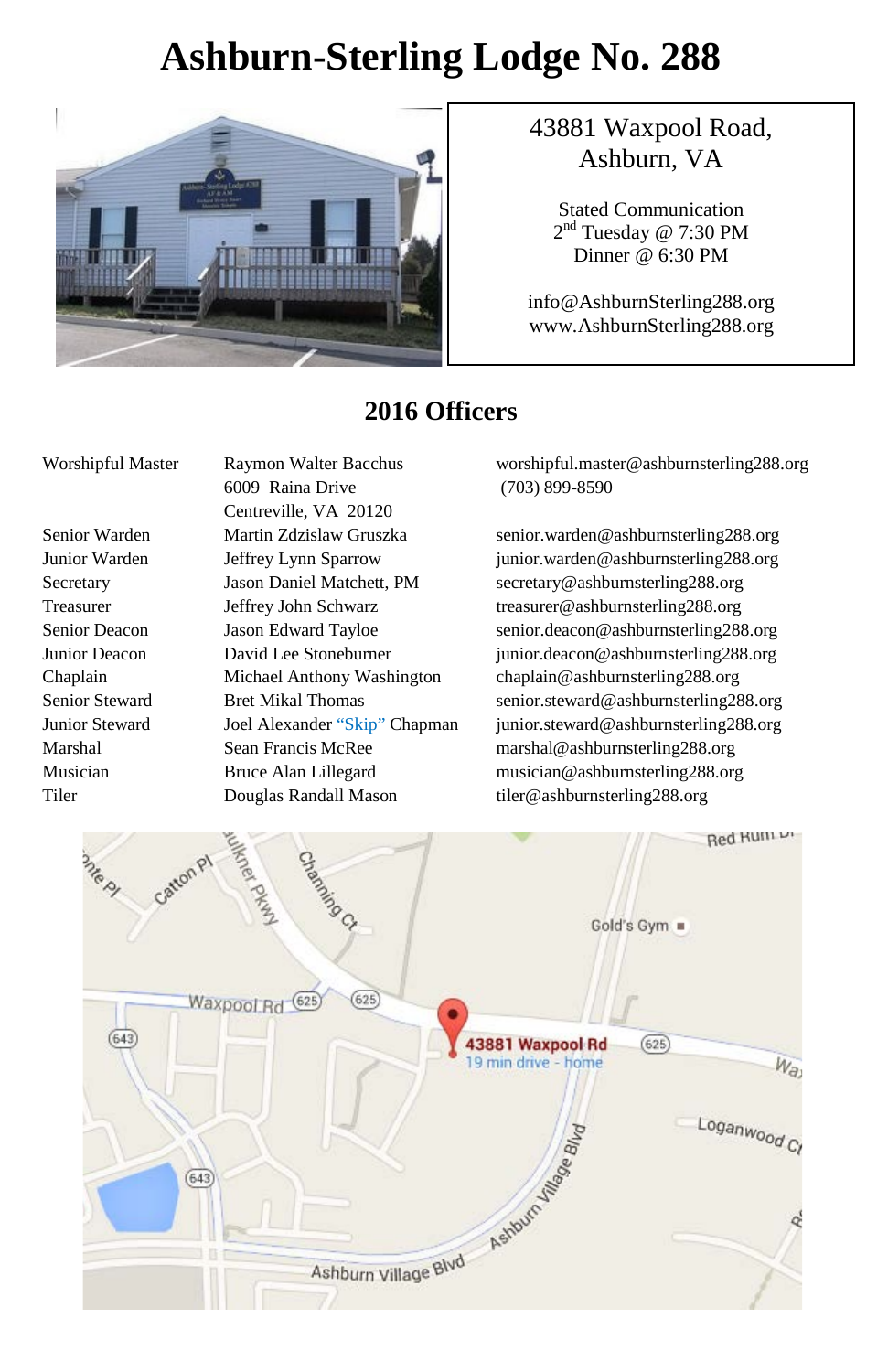### *Pledge of Allegiance*

*I pledge allegiance to the flag of the United States of America, and to the Republic for which it stands, one Nation under God, indivisible, with liberty and justice for all.*

### *Tiler's Oath*

*I \_\_\_\_\_\_\_\_\_\_\_\_\_\_solemnly swear that I have been regularly initiated, passed and raised to the sublime degree of Master Mason in a just and legally constituted Master Mason's Lodge; that I am not now suspended or expelled and know of no reason why I should be.*

## *Closing Charge*

*Brethren:*

*We are now about to quit this sacred retreat of friendship and virtue, to mix again with the world. Amidst its concerns and employments, forget not the duties which you have heard so frequently inculcated and so forcibly recommended in this Lodge. Remember that around this sacred altar you have solemnly bound yourselves to befriend and relieve every brother who shall need your assistance. You have promised in the most friendly manner to remind him of his error and aid a reformation. These generous principles are to extend further – every human being has a claim upon your kind offices, do good unto all, recommend it more especially to the household of the faithful. Finally brethren, be ye all of one mind, live in peace, and may the God of peace and love delight to dwell with and bless you.*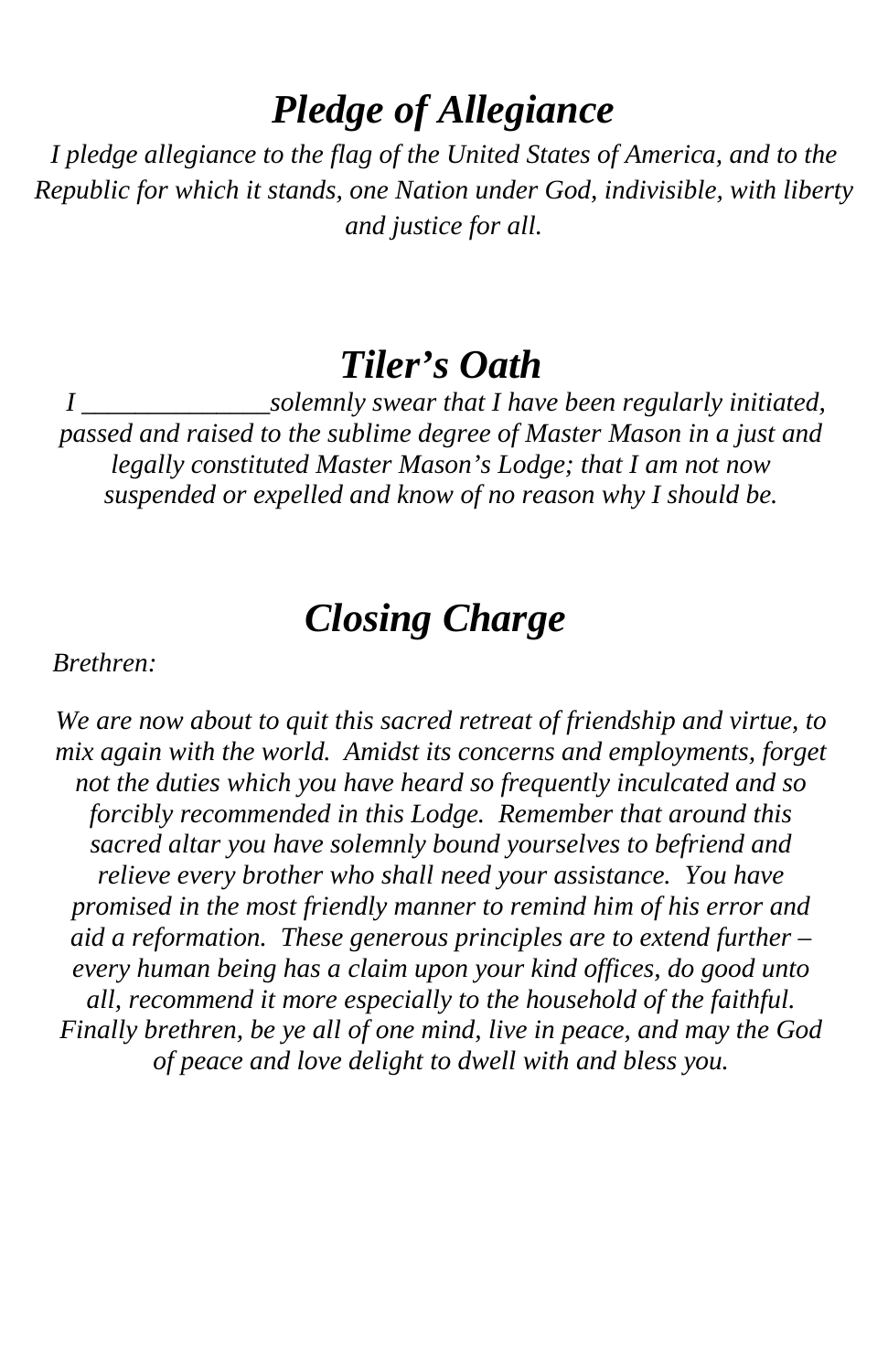## *District 2 Resources*

#### **Entered Apprentice Lecture**

Brian King Ashburn-Sterling (703) 509-2218 Harris McGarrah Freedom (703) 431-8531<br>Tom Krouse Ashburn-Sterling (703) 501-9054 Ashburn-Sterling Ed Ziemba **Hamilton-Thompson** (703) 577-5495

#### **Fellow Craft Floor Lecture**

| Brian King      | Ashburn-Sterling  | $(703)$ 509-2218 |
|-----------------|-------------------|------------------|
| Fred Bishop     | Olive Branch      | $(703)$ 517-2619 |
| Odie Case       | Olive Branch      | $(540)$ 272-1601 |
| John Meehan     | Ashburn-Sterling  | $(571)$ 209-7248 |
| Harris McGarrah | Freedom           | $(703)$ 431-8531 |
| Chris Thompson  | Hamilton-Thompson | $(540)$ 454-4002 |
| Ed Ziemba       | Hamilton-Thompson | $(703)$ 577-5495 |
|                 |                   |                  |

**Receiving in the East**

| Brian King  | Ashburn-Sterling  | $(703)$ 509-2218 |
|-------------|-------------------|------------------|
| Loyd Davis  | Freedom           | $(801)$ 390-6559 |
| Larry Frye  | Freedom           | $(703)$ 777-2238 |
| John Meehan | Ashburn-Sterling  | $(571)$ 209-7248 |
| Ed Ziemba   | Hamilton-Thompson | $(703)$ 577-5495 |
|             |                   |                  |

#### **Master Mason Lecture**

| Brian King     | Ashburn-Sterling  | $(703)$ 509-2218 |
|----------------|-------------------|------------------|
| Chris Thompson | Hamilton-Thompson | $(540)$ 454-4002 |
| Ed Ziemba      | Hamilton-Thompson | $(703)$ 577-5495 |

#### **Funeral Service**

| Brian King      | Ashburn-Sterling  | $(703)$ 509-2218 |
|-----------------|-------------------|------------------|
| Harris McGarrah | <b>Freedom</b>    | $(703)$ 431-8531 |
| Chris Thompson  | Hamilton-Thompson | $(540)$ 454-4002 |

#### **Installation**

| W.O. Harrison  | Ashburn-Sterling  | $(703)$ 589-6557 |
|----------------|-------------------|------------------|
| Chris Thompson | Hamilton-Thompson | $(540)$ 454-4002 |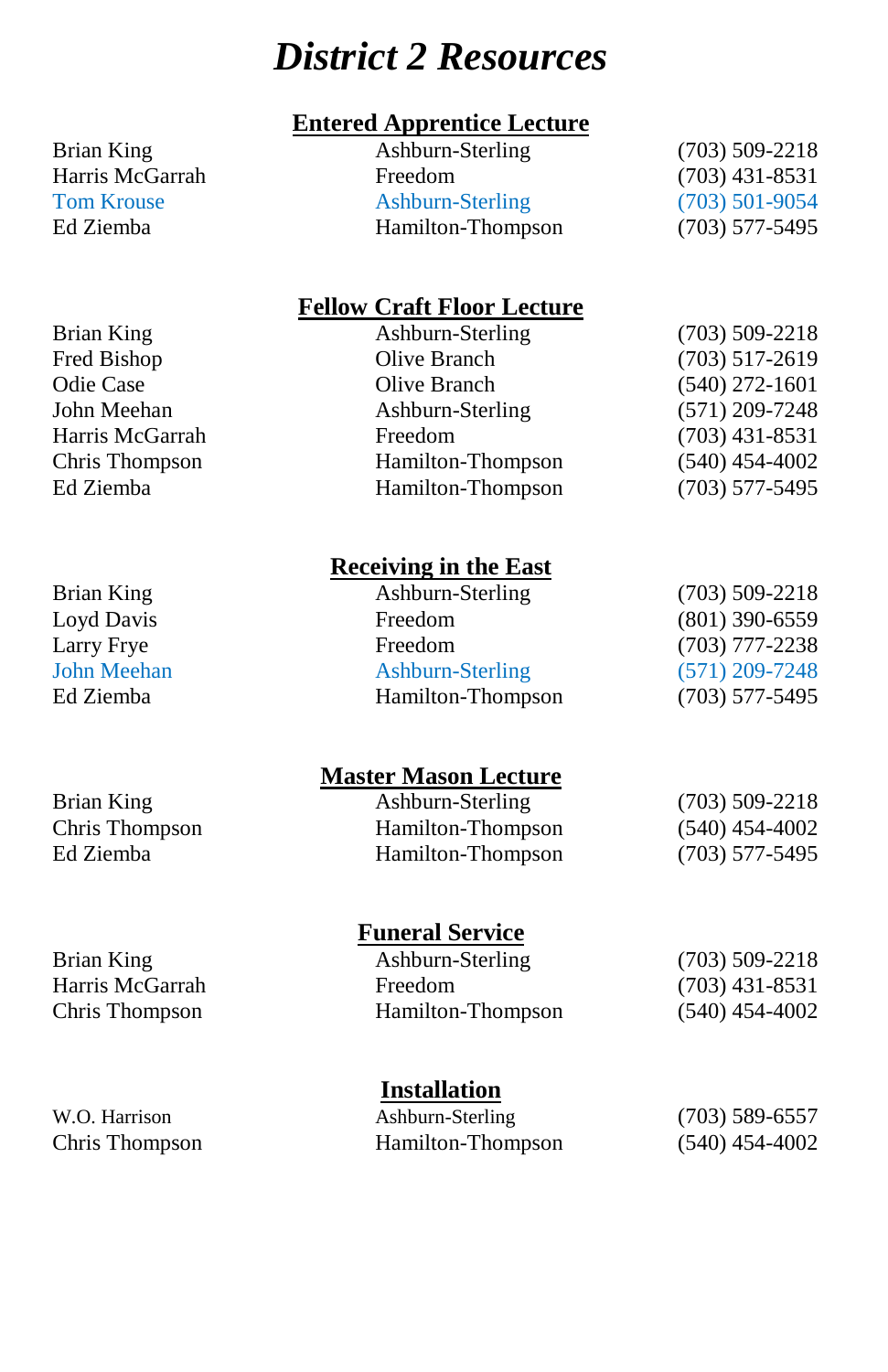#### **Important Dates**

#### **Division Leadership Conference**

January 9, 2016, 8:00AM Highland School 597 Broadview Ave Warrenton, Virginia

#### **Grand Annual Communication**

November 10-12, 2016 Hilton Richmond Hotel & Spa 12042 West Broad Street Richmond, Virginia

#### **Reid James Simmons School**

July 28-31, 2016 Best Western Inn & Suites 109 Apple Tree Lane Waynesboro, VA 22980



#### **District Schools**

| January 27th                 | Ashburn-Sterling No. 288 | 7:00PM |
|------------------------------|--------------------------|--------|
| February 24th                | Hamilton-Thompson No. 37 | 7:00PM |
| March 5 (Ken Shelton School) | Olive Branch No. 114     | 8:00AM |
| March 23rd                   | Freedom No. 118          | 7:00PM |
| April 27th                   | Ashburn-Sterling No. 288 | 7:00PM |
| May 25th                     | Hamilton-Thompson No. 37 | 7:00PM |
| September 28th               | Olive Branch No. 114     | 7:00PM |
| October 26th                 | Freedom No. 118          | 7:00PM |

#### **Subordinate Lodge Officer Training (SLOT)**

| 7:30PM |
|--------|
| 7:00PM |
| 7:30PM |
| 7:00PM |
|        |

#### **District Deputy Grand Master's Official Visits**

| Olive Branch No. 114     | Monday February 1, 2015    |
|--------------------------|----------------------------|
| Freedom No. 118          | Friday February 5, 2015    |
| Ashburn-Sterling No. 288 | Tuesday February 9, 2015   |
| Hamilton-Thompson No. 37 | Thursday February 18, 2015 |